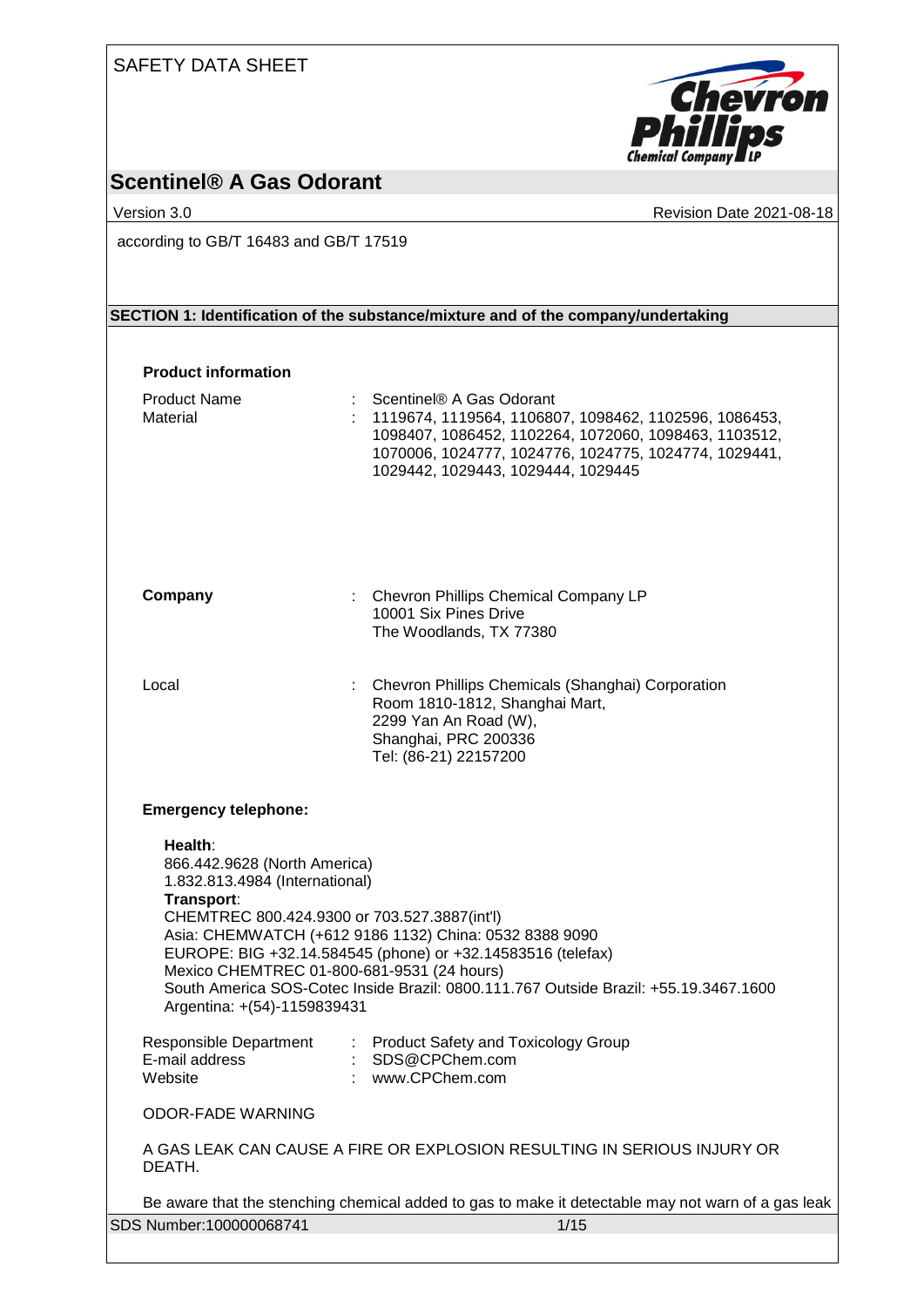## **Scentinel® A Gas Odorant**

or the presence of propane or natural gas to all persons in every instance.

Instances where the odorant in an odorized gas may be undetectable include:

• Odor intensity may fade or be eliminated for a variety of chemical and physical causes, including the oxidation of rusting pipes, adsorption into or sticking onto the interior of pipes or appliances, or absorption into liquids.

• Contact with soil in underground leaks may de-odorize or remove odorant from the gas.

• Some people have a diminished ability, or inability to smell the stench. Factors that negatively affect a person's sense of smell include age, gender, medical conditions, and alcohol/tobacco usage.

• The stench of odorized gas may not awaken sleeping persons.

• Other odors may mask or hide the stench.

• Exposure to the odor for even a short period of time, may cause nasal fatigue, where a person can no longer smell the stench.

Gas detectors listed by the Underwriters Laboratories (UL) can be used as an extra measure of safety for detecting gas leaks, especially under conditions where the odorant alone may not provide an adequate warning. Gas detectors emit a loud, shrill sound when gas is present and do not depend on sense of smell. Because the odor intensity can fade or people may have problems with their sense of smell, we recommend installing, per manufacturer's instructions, one or more combustible gas detectors, in suitable locations to ensure adequate coverage to detect gas leaks.

Educate yourself, your employees, and your customers with the content of this warning and other important facts associated with the so-called "odor-fade phenomenon."

#### **SECTION 2: Hazards identification**

#### **Classification of the substance or mixture GHS Classification and Labeling: Follow GB 13690, GB 15258 and GB 30000.2 to GB 30000.29 (GHS 2011)**

#### **Emergency Overview**

| Danger<br>Form: liquid | <b>Physical state: liquid</b><br><b>Color: Colorless</b><br><b>Odor: Repulsive</b>                                                                                                                                                                                                              |
|------------------------|-------------------------------------------------------------------------------------------------------------------------------------------------------------------------------------------------------------------------------------------------------------------------------------------------|
| <b>Hazards</b>         | : Extremely flammable liquid and vapor. Harmful if swallowed.<br>Harmful if inhaled. Causes serious eye damage. May cause an<br>allergic skin reaction. May be harmful if swallowed and enters<br>airways. Very toxic to aquatic life. Very toxic to aquatic life with<br>long lasting effects. |

#### **Classification**

| : Flammable liquids, Category 1                |  |
|------------------------------------------------|--|
| Acute toxicity, Category 4, Oral               |  |
| Acute toxicity, Category 4, Inhalation         |  |
| Serious eye damage/eye irritation, Category 1  |  |
| Skin sensitization, Category 1                 |  |
| Aspiration hazard, Category 2                  |  |
| Short-term (acute) aquatic hazard, Category 1  |  |
| Long-term (chronic) aquatic hazard, Category 1 |  |
|                                                |  |

#### **Labeling**

SDS Number:100000068741 2/15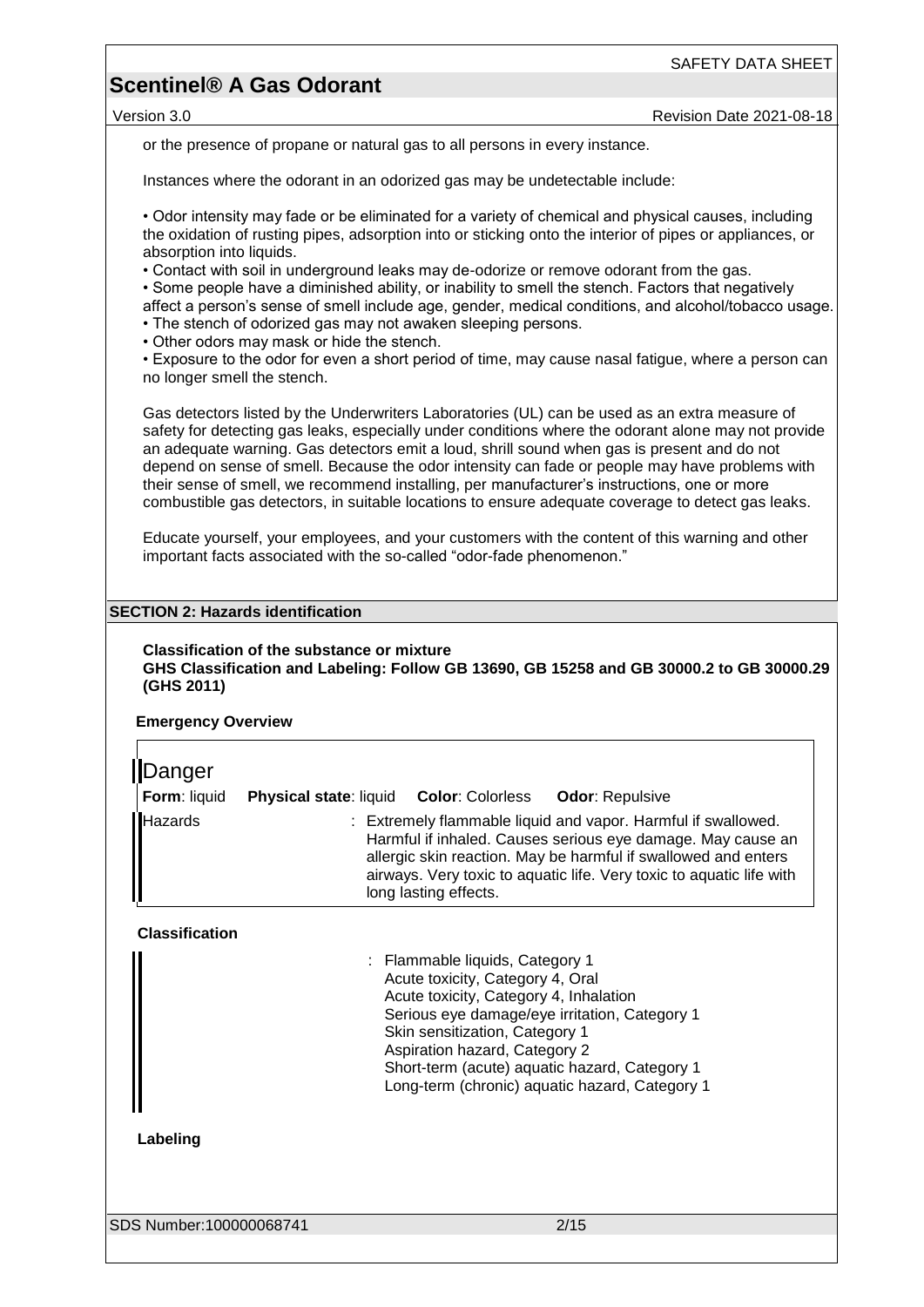| <b>Scentinel® A Gas Odorant</b> | <b>SAFETY DATA SHEET</b>                                                                                                                                                                                                                                                                                                                                                                                                                                                                                                                                                                                                                                                                                                                                                                                                                                                                                                                                                                                                                                                                                                                                                                                                                                                                                                                                                                                                                                                                                                                                                                                                                                                                                                                                                                                                                                                                                                                                       |
|---------------------------------|----------------------------------------------------------------------------------------------------------------------------------------------------------------------------------------------------------------------------------------------------------------------------------------------------------------------------------------------------------------------------------------------------------------------------------------------------------------------------------------------------------------------------------------------------------------------------------------------------------------------------------------------------------------------------------------------------------------------------------------------------------------------------------------------------------------------------------------------------------------------------------------------------------------------------------------------------------------------------------------------------------------------------------------------------------------------------------------------------------------------------------------------------------------------------------------------------------------------------------------------------------------------------------------------------------------------------------------------------------------------------------------------------------------------------------------------------------------------------------------------------------------------------------------------------------------------------------------------------------------------------------------------------------------------------------------------------------------------------------------------------------------------------------------------------------------------------------------------------------------------------------------------------------------------------------------------------------------|
| Version 3.0                     | Revision Date 2021-08-18                                                                                                                                                                                                                                                                                                                                                                                                                                                                                                                                                                                                                                                                                                                                                                                                                                                                                                                                                                                                                                                                                                                                                                                                                                                                                                                                                                                                                                                                                                                                                                                                                                                                                                                                                                                                                                                                                                                                       |
| Symbol(s)                       |                                                                                                                                                                                                                                                                                                                                                                                                                                                                                                                                                                                                                                                                                                                                                                                                                                                                                                                                                                                                                                                                                                                                                                                                                                                                                                                                                                                                                                                                                                                                                                                                                                                                                                                                                                                                                                                                                                                                                                |
| Signal Word                     | Danger                                                                                                                                                                                                                                                                                                                                                                                                                                                                                                                                                                                                                                                                                                                                                                                                                                                                                                                                                                                                                                                                                                                                                                                                                                                                                                                                                                                                                                                                                                                                                                                                                                                                                                                                                                                                                                                                                                                                                         |
| <b>Hazard Statements</b>        | : H224: Extremely flammable liquid and vapor.<br>H302 + H332: Harmful if swallowed or if inhaled.<br>H305: May be harmful if swallowed and enters airways.<br>H317: May cause an allergic skin reaction.<br>H318: Causes serious eye damage.<br>H410: Very toxic to aquatic life with long lasting effects.                                                                                                                                                                                                                                                                                                                                                                                                                                                                                                                                                                                                                                                                                                                                                                                                                                                                                                                                                                                                                                                                                                                                                                                                                                                                                                                                                                                                                                                                                                                                                                                                                                                    |
| <b>Precautionary Statements</b> | : Prevention:<br>P210: Keep away from heat/ sparks/ open flames/ hot<br>surfaces. No smoking.<br>P233: Keep container tightly closed.<br>P240: Ground/bond container and receiving equipment.<br>P241: Use explosion-proof electrical/ventilating/lighting/<br>equipment.<br>P242: Use only non-sparking tools.<br>P243: Take precautionary measures against static discharge.<br>P261: Avoid breathing dust/fume/gas/mist/vapors/spray.<br>P264: Wash skin thoroughly after handling.<br>P270: Do not eat, drink or smoke when using this product.<br>P271: Use only outdoors or in a well-ventilated area.<br>P272: Contaminated work clothing should not be allowed out<br>of the workplace.<br>P273: Avoid release to the environment.<br>P280: Wear protective gloves/ eye protection/face protection.<br><b>Response:</b><br>P301+P310:<br>IF SWALLOWED: Immediately call a POISON<br>CENTER/doctor.<br>P303 + P361 + P353: IF ON SKIN (or hair): Take off<br>immediately all contaminated clothing. Rinse skin with water/<br>shower.<br>P304 + P340 + P312: IF INHALED: Remove person to fresh<br>air and keep comfortable for breathing. Call a POISON<br>CENTER/ doctor if you feel unwell.<br>P305 + P351 + P338 + P310: IF IN EYES: Rinse cautiously<br>with water for several minutes. Remove contact lenses, if<br>present and easy to do. Continue rinsing. Immediately call a<br>POISON CENTER/ doctor.<br>P331: Do NOT induce vomiting.<br>P333 + P313: If skin irritation or rash occurs: Get medical<br>advice/ attention.<br>P362+P364:<br>Take off contaminated clothing and wash it<br>before reuse.<br>P370+P378:<br>In case of fire: Use dry sand, dry chemical or<br>alcohol-resistant foam to extinguish.<br>P391: Collect spillage.<br>Storage:<br>P403 + P235: Store in a well-ventilated place. Keep cool.<br>P405: Store locked up.<br>Disposal:<br>P501: Dispose of contents/ container to an approved waste<br>disposal plant. |
| SDS Number:100000068741         | 3/15                                                                                                                                                                                                                                                                                                                                                                                                                                                                                                                                                                                                                                                                                                                                                                                                                                                                                                                                                                                                                                                                                                                                                                                                                                                                                                                                                                                                                                                                                                                                                                                                                                                                                                                                                                                                                                                                                                                                                           |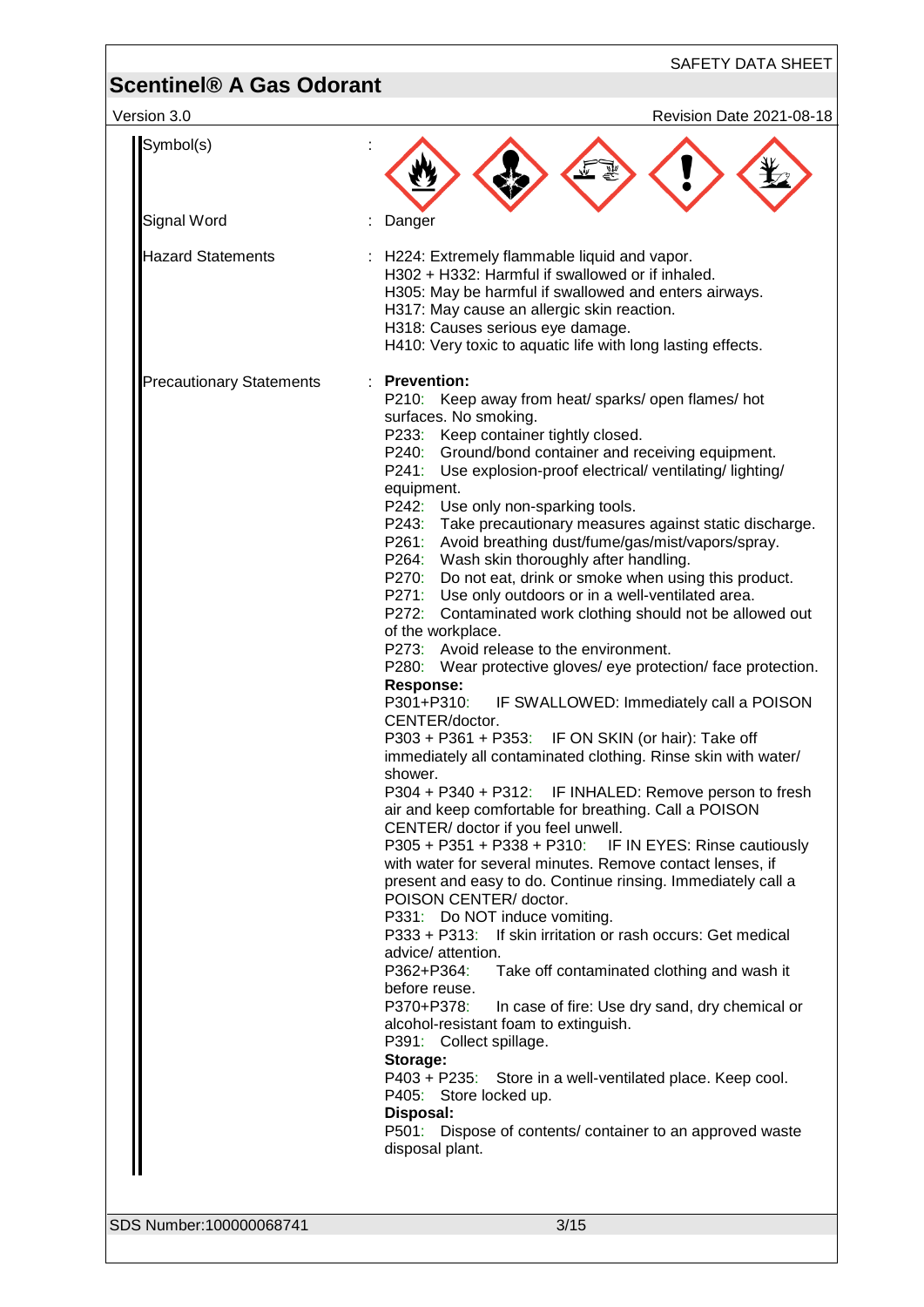# **Scentinel® A Gas Odorant**

SAFETY DATA SHEET

Version 3.0 **Revision Date 2021-08-18** 

| <b>SECTION 3: Composition/information on ingredients</b> |   |                                                                                                                                                                                                                                                                                                                                                                                               |                           |
|----------------------------------------------------------|---|-----------------------------------------------------------------------------------------------------------------------------------------------------------------------------------------------------------------------------------------------------------------------------------------------------------------------------------------------------------------------------------------------|---------------------------|
| Synonyms                                                 |   | <b>ETSH</b><br>Ethanethiol<br>Ethyl Mercaptan                                                                                                                                                                                                                                                                                                                                                 |                           |
| Molecular formula                                        |   | C <sub>2</sub> H <sub>6</sub> S                                                                                                                                                                                                                                                                                                                                                               |                           |
| Chemical name                                            |   | CAS-No. / EINECS-No.                                                                                                                                                                                                                                                                                                                                                                          | Concentration<br>$[wt\%]$ |
| Ethyl Mercaptan                                          |   | 75-08-1                                                                                                                                                                                                                                                                                                                                                                                       | 99                        |
| <b>SECTION 4: First aid measures</b>                     |   |                                                                                                                                                                                                                                                                                                                                                                                               |                           |
| General advice                                           |   | Move out of dangerous area. Consult a physician. Show this<br>material safety data sheet to the doctor in attendance. Material<br>may produce a serious, potentially fatal pneumonia if<br>swallowed or vomited.                                                                                                                                                                              |                           |
| If inhaled                                               |   | If unconscious, place in recovery position and seek medical<br>advice. If symptoms persist, call a physician.                                                                                                                                                                                                                                                                                 |                           |
| In case of skin contact                                  |   | If on skin, rinse well with water. If on clothes, remove clothes.                                                                                                                                                                                                                                                                                                                             |                           |
| In case of eye contact                                   |   | Small amounts splashed into eyes can cause irreversible<br>tissue damage and blindness. In the case of contact with eyes,<br>rinse immediately with plenty of water and seek medical<br>advice. Continue rinsing eyes during transport to hospital.<br>Remove contact lenses. Protect unharmed eye. Keep eye<br>wide open while rinsing. If eye irritation persists, consult a<br>specialist. |                           |
| If swallowed                                             |   | Keep respiratory tract clear. Never give anything by mouth to<br>an unconscious person. If symptoms persist, call a physician.<br>Take victim immediately to hospital.                                                                                                                                                                                                                        |                           |
| <b>SECTION 5: Firefighting measures</b>                  |   |                                                                                                                                                                                                                                                                                                                                                                                               |                           |
| Flash point                                              |   | $-48^{\circ}$ C (-54 $^{\circ}$ F)<br>Method: ASTM D 93                                                                                                                                                                                                                                                                                                                                       |                           |
| Autoignition temperature                                 | ÷ | 295°C (563°F)                                                                                                                                                                                                                                                                                                                                                                                 |                           |
| Suitable extinguishing<br>media                          |   | Alcohol-resistant foam. Carbon dioxide (CO2). Dry chemical.                                                                                                                                                                                                                                                                                                                                   |                           |
| Unsuitable extinguishing<br>media                        | ÷ | High volume water jet.                                                                                                                                                                                                                                                                                                                                                                        |                           |
| Specific hazards during fire<br>fighting                 |   | Do not allow run-off from fire fighting to enter drains or water<br>courses.                                                                                                                                                                                                                                                                                                                  |                           |
| SDS Number:100000068741                                  |   | 4/15                                                                                                                                                                                                                                                                                                                                                                                          |                           |
|                                                          |   |                                                                                                                                                                                                                                                                                                                                                                                               |                           |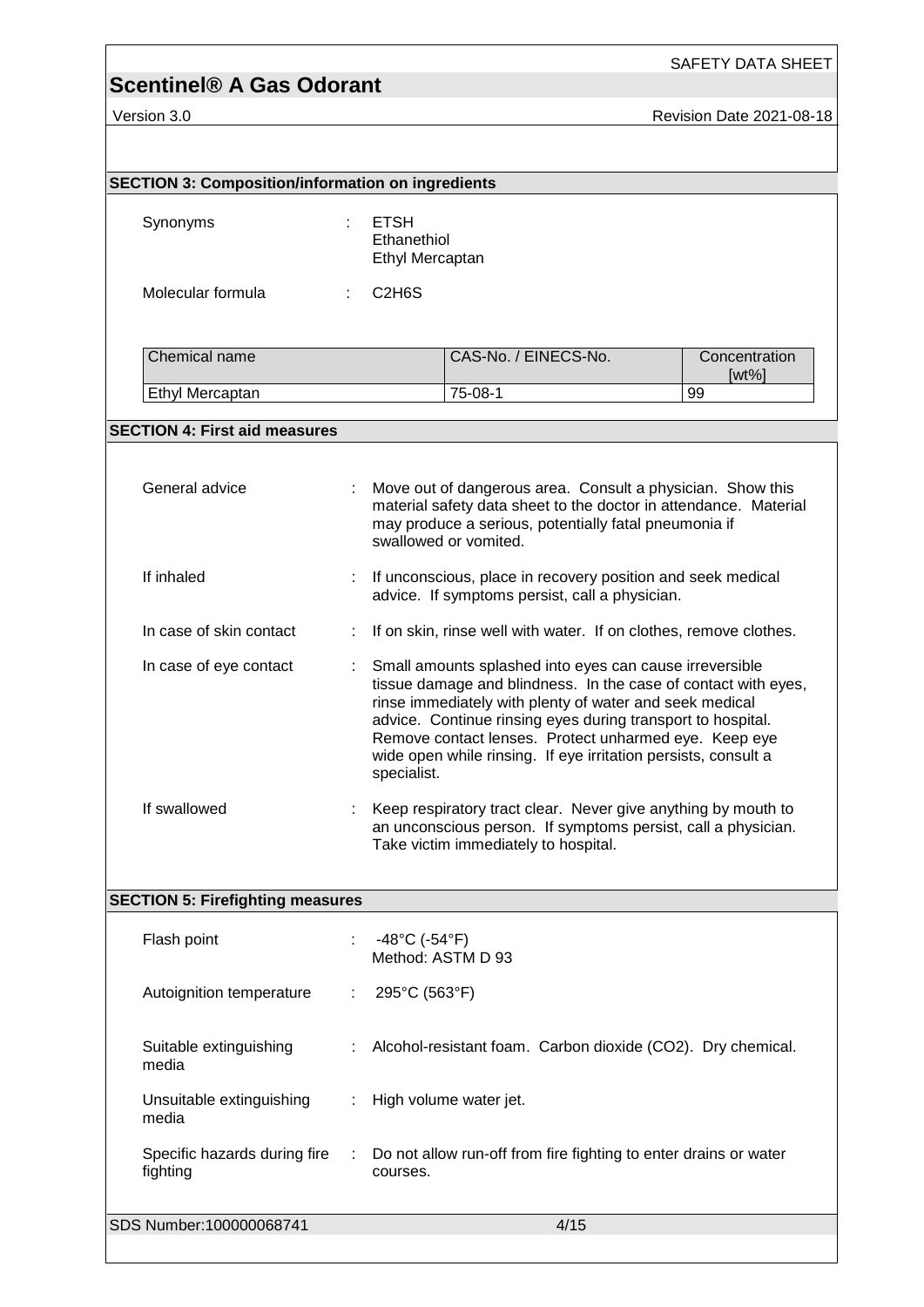|                                        | SAFETY DATA SHEET                                                                                                                                                                                                                                                                                                                                                                                                                                                                                                                                                                                                                                                                                                                                                                                                       |
|----------------------------------------|-------------------------------------------------------------------------------------------------------------------------------------------------------------------------------------------------------------------------------------------------------------------------------------------------------------------------------------------------------------------------------------------------------------------------------------------------------------------------------------------------------------------------------------------------------------------------------------------------------------------------------------------------------------------------------------------------------------------------------------------------------------------------------------------------------------------------|
|                                        | Revision Date 2021-08-18                                                                                                                                                                                                                                                                                                                                                                                                                                                                                                                                                                                                                                                                                                                                                                                                |
|                                        | Wear self-contained breathing apparatus for firefighting if<br>necessary.                                                                                                                                                                                                                                                                                                                                                                                                                                                                                                                                                                                                                                                                                                                                               |
|                                        | Collect contaminated fire extinguishing water separately. This<br>must not be discharged into drains. Fire residues and<br>contaminated fire extinguishing water must be disposed of in<br>accordance with local regulations. For safety reasons in case<br>of fire, cans should be stored separately in closed<br>containments. Use a water spray to cool fully closed<br>containers.                                                                                                                                                                                                                                                                                                                                                                                                                                  |
|                                        | Do not spray on a naked flame or any incandescent material.<br>Take necessary action to avoid static electricity discharge<br>(which might cause ignition of organic vapors). Use only<br>explosion-proof equipment. Keep away from open flames, hot<br>surfaces and sources of ignition.                                                                                                                                                                                                                                                                                                                                                                                                                                                                                                                               |
|                                        | Carbon oxides. Sulfur oxides.                                                                                                                                                                                                                                                                                                                                                                                                                                                                                                                                                                                                                                                                                                                                                                                           |
|                                        | <b>SECTION 6: Accidental release measures</b>                                                                                                                                                                                                                                                                                                                                                                                                                                                                                                                                                                                                                                                                                                                                                                           |
|                                        |                                                                                                                                                                                                                                                                                                                                                                                                                                                                                                                                                                                                                                                                                                                                                                                                                         |
|                                        | Use personal protective equipment. Ensure adequate<br>ventilation. Remove all sources of ignition. Evacuate<br>personnel to safe areas. Beware of vapors accumulating to<br>form explosive concentrations. Vapors can accumulate in low<br>areas.                                                                                                                                                                                                                                                                                                                                                                                                                                                                                                                                                                       |
| ÷                                      | Prevent product from entering drains. Prevent further leakage<br>or spillage if safe to do so. If the product contaminates rivers<br>and lakes or drains inform respective authorities.                                                                                                                                                                                                                                                                                                                                                                                                                                                                                                                                                                                                                                 |
|                                        | Contain spillage, and then collect with non-combustible<br>absorbent material, (e.g. sand, earth, diatomaceous earth,<br>vermiculite) and place in container for disposal according to<br>local / national regulations (see section 13).                                                                                                                                                                                                                                                                                                                                                                                                                                                                                                                                                                                |
| <b>SECTION 7: Handling and storage</b> |                                                                                                                                                                                                                                                                                                                                                                                                                                                                                                                                                                                                                                                                                                                                                                                                                         |
|                                        |                                                                                                                                                                                                                                                                                                                                                                                                                                                                                                                                                                                                                                                                                                                                                                                                                         |
|                                        | Avoid formation of aerosol. Do not breathe vapors/dust. Avoid<br>exposure - obtain special instructions before use. Avoid<br>contact with skin and eyes. For personal protection see<br>section 8. Smoking, eating and drinking should be prohibited<br>in the application area. Take precautionary measures against<br>static discharges. Provide sufficient air exchange and/or<br>exhaust in work rooms. Open drum carefully as content may<br>be under pressure. To avoid spills during handling keep bottle<br>on a metal tray. Dispose of rinse water in accordance with<br>local and national regulations. Persons susceptible to skin<br>sensitization problems or asthma, allergies, chronic or<br>recurrent respiratory disease should not be employed in any<br>process in which this mixture is being used. |
|                                        | Do not spray on a naked flame or any incandescent material.<br>Take necessary action to avoid static electricity discharge<br>(which might cause ignition of organic vapors). Use only                                                                                                                                                                                                                                                                                                                                                                                                                                                                                                                                                                                                                                  |
|                                        | <b>Scentinel® A Gas Odorant</b>                                                                                                                                                                                                                                                                                                                                                                                                                                                                                                                                                                                                                                                                                                                                                                                         |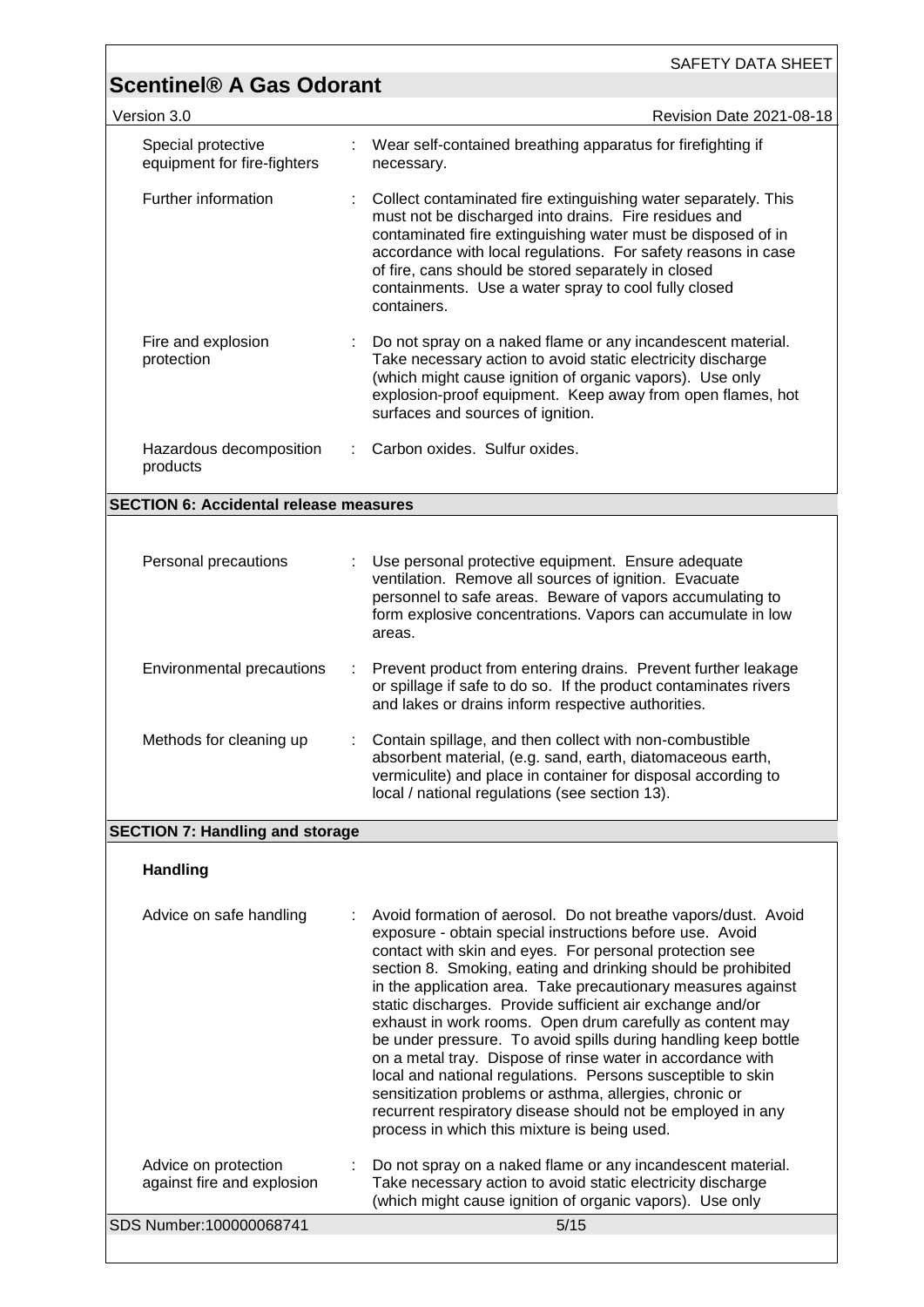|                                                  | SAFETY DATA SHEET                                                                                                                                                                                                                                                                                                         |
|--------------------------------------------------|---------------------------------------------------------------------------------------------------------------------------------------------------------------------------------------------------------------------------------------------------------------------------------------------------------------------------|
| <b>Scentinel® A Gas Odorant</b>                  |                                                                                                                                                                                                                                                                                                                           |
| Version 3.0                                      | <b>Revision Date 2021-08-18</b>                                                                                                                                                                                                                                                                                           |
|                                                  | explosion-proof equipment. Keep away from open flames, hot<br>surfaces and sources of ignition.                                                                                                                                                                                                                           |
| <b>Storage</b>                                   |                                                                                                                                                                                                                                                                                                                           |
| Requirements for storage<br>areas and containers | No smoking. Keep container tightly closed in a dry and well-<br>÷.<br>ventilated place. Containers which are opened must be<br>carefully resealed and kept upright to prevent leakage.<br>Observe label precautions. Electrical installations / working<br>materials must comply with the technological safety standards. |

#### **SECTION 8: Exposure controls/personal protection**

#### **Ingredients with workplace control parameters**

#### **CN**

| -<br>Components                 | -<br>Basis | alue/             | neters<br>30rom<br>Jontrol<br>ualal | Note |
|---------------------------------|------------|-------------------|-------------------------------------|------|
| Ethyl<br>ercaptan<br><b>Mer</b> | OEL<br>CΝ  | <b>TWA</b><br>DC. | ma/m.                               |      |

#### Not applicable

#### **Engineering measures**

Adequate ventilation to control airborned concentrations below the exposure guidelines/limits. Consider the potential hazards of this material (see Section 2), applicable exposure limits, job activities, and other substances in the work place when designing engineering controls and selecting personal protective equipment. If engineering controls or work practices are not adequate to prevent exposure to harmful levels of this material, the personal protective equipment listed below is recommended. The user should read and understand all instructions and limitations supplied with the equipment since protection is usually provided for a limited time or under certain circumstances.

#### **Personal protective equipment**

| Respiratory protection   | : Wear a supplied-air NIOSH approved respirator unless<br>ventilation or other engineering controls are adequate to<br>maintain minimal oxygen content of 19.5% by volume under<br>normal atmospheric pressure. Wear a NIOSH approved<br>respirator that provides protection when working with this<br>material if exposure to harmful levels of airborne material may<br>occur, such as: Air-Purifying Respirator for Organic Vapors.<br>Full-Face Air-Purifying Respirator for Organic Vapors, Dusts<br>and Mists. Use a positive pressure, air-supplying respirator if<br>there is potential for uncontrolled release, aerosolization,<br>exposure levels are not known, or other circumstances where<br>air-purifying respirators may not provide adequate protection. |
|--------------------------|----------------------------------------------------------------------------------------------------------------------------------------------------------------------------------------------------------------------------------------------------------------------------------------------------------------------------------------------------------------------------------------------------------------------------------------------------------------------------------------------------------------------------------------------------------------------------------------------------------------------------------------------------------------------------------------------------------------------------------------------------------------------------|
| Hand protection          | The suitability for a specific workplace should be discussed<br>with the producers of the protective gloves. Please observe<br>the instructions regarding permeability and breakthrough time<br>which are provided by the supplier of the gloves. Also take into<br>consideration the specific local conditions under which the<br>product is used, such as the danger of cuts, abrasion, and the<br>contact time. Gloves should be discarded and replaced if there<br>is any indication of degradation or chemical breakthrough.                                                                                                                                                                                                                                          |
| Eye protection           | Eye wash bottle with pure water.                                                                                                                                                                                                                                                                                                                                                                                                                                                                                                                                                                                                                                                                                                                                           |
| Skin and body protection | Choose body protection in relation to its type, to the                                                                                                                                                                                                                                                                                                                                                                                                                                                                                                                                                                                                                                                                                                                     |
| SDS Number:100000068741  | 6/15                                                                                                                                                                                                                                                                                                                                                                                                                                                                                                                                                                                                                                                                                                                                                                       |
|                          |                                                                                                                                                                                                                                                                                                                                                                                                                                                                                                                                                                                                                                                                                                                                                                            |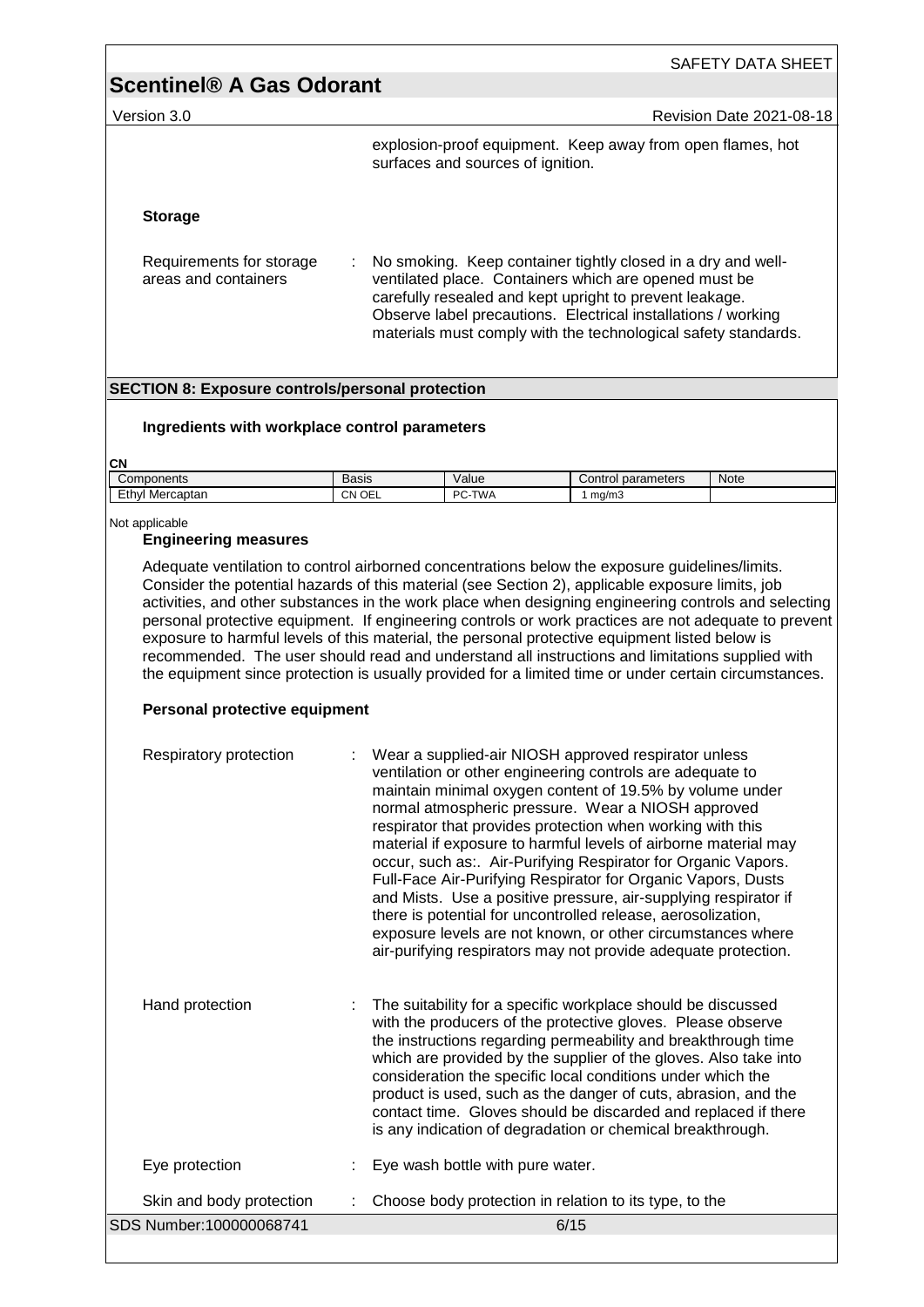| Version 3.0                                        | Revision Date 2021-08-18                                                                                                                                                                                                                                                                                   |
|----------------------------------------------------|------------------------------------------------------------------------------------------------------------------------------------------------------------------------------------------------------------------------------------------------------------------------------------------------------------|
|                                                    | concentration and amount of dangerous substances, and to the<br>specific work-place. Wear as appropriate:. Remove and wash<br>contaminated clothing before re-use. Skin should be washed<br>after contact. Complete head face and neck protection.<br>Rubber apron. Footwear protecting against chemicals. |
| Hygiene measures                                   | When using do not eat or drink. When using do not smoke.<br>÷.<br>Wash hands before breaks and at the end of workday.                                                                                                                                                                                      |
| <b>SECTION 9: Physical and chemical properties</b> |                                                                                                                                                                                                                                                                                                            |
|                                                    | Information on basic physical and chemical properties                                                                                                                                                                                                                                                      |
| Appearance                                         |                                                                                                                                                                                                                                                                                                            |
| Form                                               | liquid                                                                                                                                                                                                                                                                                                     |
| Physical state<br>Color                            | liquid<br>Colorless                                                                                                                                                                                                                                                                                        |
| Odor                                               | Repulsive                                                                                                                                                                                                                                                                                                  |
| Safety data                                        |                                                                                                                                                                                                                                                                                                            |
| Flash point                                        | : $-48^{\circ}$ C ( $-54^{\circ}$ F)<br>Method: ASTM D 93                                                                                                                                                                                                                                                  |
| Lower explosion limit                              | : 2.8 %(V)                                                                                                                                                                                                                                                                                                 |
| Upper explosion limit                              | : 18 %(V)                                                                                                                                                                                                                                                                                                  |
| Oxidizing properties                               | $:$ No                                                                                                                                                                                                                                                                                                     |
| Autoignition temperature                           | 295°C (563°F)                                                                                                                                                                                                                                                                                              |
| Molecular formula                                  | $:$ C2H6S                                                                                                                                                                                                                                                                                                  |
| Molecular weight                                   | $: 62.14$ g/mol                                                                                                                                                                                                                                                                                            |
| pH                                                 | Not applicable                                                                                                                                                                                                                                                                                             |
| Pour point                                         | No data available                                                                                                                                                                                                                                                                                          |
| Boiling point/boiling range                        | : $35^{\circ}$ C (95 $^{\circ}$ F)                                                                                                                                                                                                                                                                         |
| Vapor pressure                                     | $: 16.20$ PSI<br>at 37.8°C (100.0°F)                                                                                                                                                                                                                                                                       |
| Relative density                                   | : 0.84<br>at 15.6 °C (60.1 °F)                                                                                                                                                                                                                                                                             |
| Water solubility                                   | : negligible                                                                                                                                                                                                                                                                                               |
| Partition coefficient: n-<br>octanol/water         | : No data available                                                                                                                                                                                                                                                                                        |
| Viscosity, kinematic                               | : No data available                                                                                                                                                                                                                                                                                        |
| Relative vapor density                             | : 2.1<br>$(Air = 1.0)$                                                                                                                                                                                                                                                                                     |
| Evaporation rate                                   | 1                                                                                                                                                                                                                                                                                                          |

ſ

 $\overline{\phantom{0}}$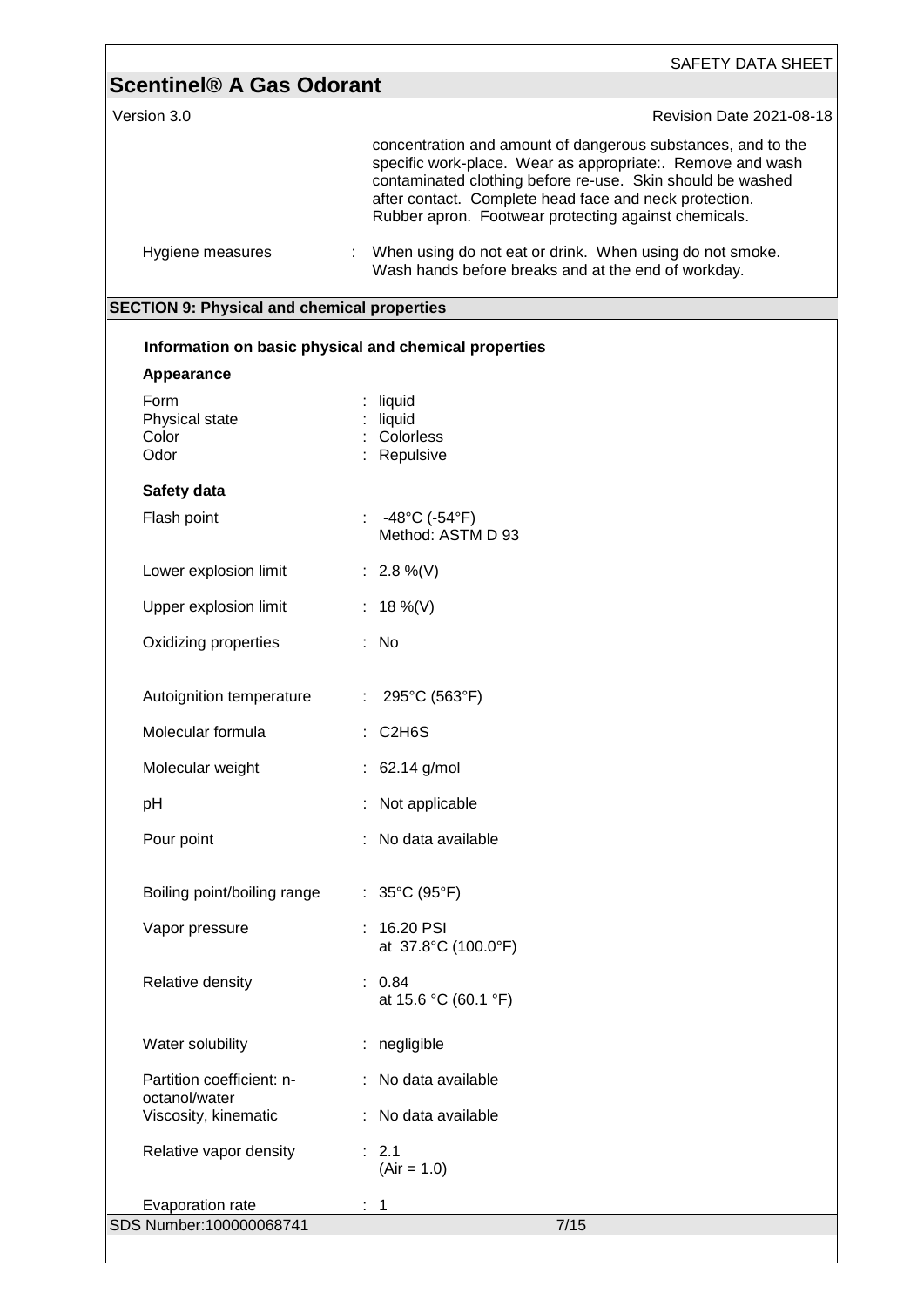| <b>Scentinel® A Gas Odorant</b>               | <b>SAFETY DATA SHEET</b>                                                                                                                     |
|-----------------------------------------------|----------------------------------------------------------------------------------------------------------------------------------------------|
| Version 3.0                                   | Revision Date 2021-08-18                                                                                                                     |
|                                               |                                                                                                                                              |
| Percent volatile                              | $:$ > 99 %                                                                                                                                   |
| <b>SECTION 10: Stability and reactivity</b>   |                                                                                                                                              |
|                                               |                                                                                                                                              |
| <b>Reactivity</b>                             | : Stable under recommended storage conditions.                                                                                               |
| <b>Chemical stability</b>                     | : This material is considered stable under normal ambient and<br>anticipated storage and handling conditions of temperature<br>and pressure. |
| Possibility of hazardous reactions            |                                                                                                                                              |
| <b>Hazardous reactions</b>                    | : Hazardous reactions: Hazardous polymerization does not<br>occur.                                                                           |
|                                               | Hazardous reactions: Vapors may form explosive mixture with<br>air.                                                                          |
| <b>Conditions to avoid</b>                    | : Heat, flames and sparks.                                                                                                                   |
| <b>Materials to avoid</b>                     | May react with oxygen and strong oxidizing agents, such as                                                                                   |
| <b>Hazardous decomposition</b><br>products    | chlorates, nitrates, peroxides, etc.<br>: Carbon oxides<br>Sulfur oxides                                                                     |
| Other data                                    | : No decomposition if stored and applied as directed.                                                                                        |
| <b>SECTION 11: Toxicological information</b>  |                                                                                                                                              |
|                                               |                                                                                                                                              |
| <b>Acute oral toxicity</b><br>Ethyl Mercaptan | : LD50: 682 mg/kg                                                                                                                            |
|                                               | Species: Rat                                                                                                                                 |
|                                               | Sex: male<br>Method: Fixed Dose Method                                                                                                       |
| <b>Acute inhalation toxicity</b>              |                                                                                                                                              |
| Ethyl Mercaptan                               | : LC50: 11.23 mg/l                                                                                                                           |
|                                               | Exposure time: 4 h<br>Species: Rat<br>Sex: male<br>Test atmosphere: vapor                                                                    |
| <b>Skin irritation</b>                        |                                                                                                                                              |
| Ethyl Mercaptan                               | : slight irritation.                                                                                                                         |
| <b>Eye irritation</b>                         |                                                                                                                                              |
| SDS Number:100000068741                       | 8/15                                                                                                                                         |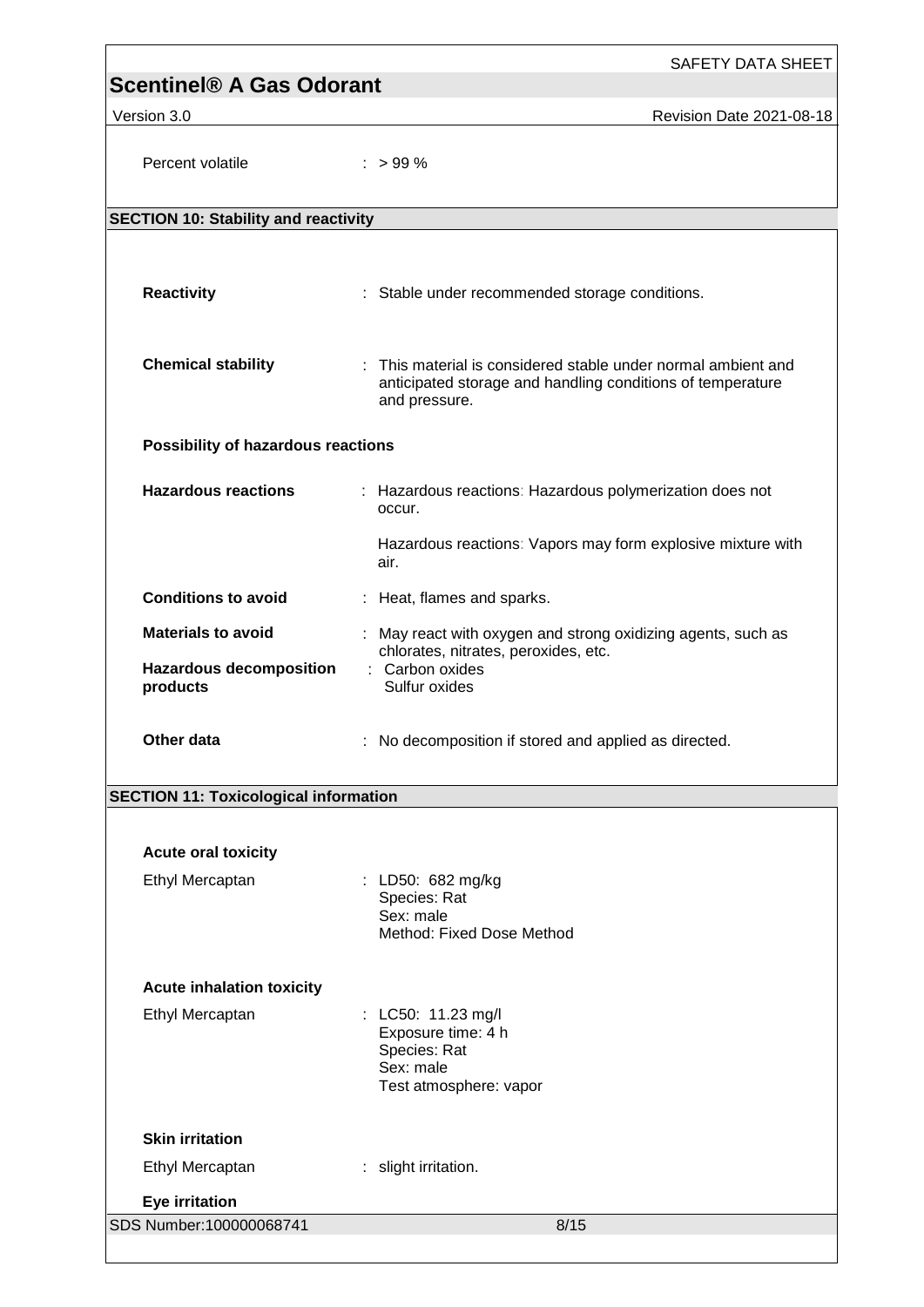## **Scentinel® A Gas Odorant**  Version 3.0 Revision Date 2021-08-18 SDS Number:100000068741 9/15 Ethyl Mercaptan : Risk of serious damage to eyes. **Sensitization** Ethyl Mercaptan : The product is a skin sensitizer, sub-category 1B. Information given is based on data obtained from similar substances. **Repeated dose toxicity** Ethyl Mercaptan : Species: Rat, Male and female Sex: Male and female Application Route: Inhalation Dose: 25, 100, 400 ppm Exposure time: 13 wks Number of exposures: 6 hr/d, 5 d/wk NOEL: 100 ppm Lowest observable effect level: 400 ppm Method: OECD Guideline 413 Information given is based on data obtained from similar substances. Species: Rat, Male and female Sex: Male and female Application Route: Oral Dose: 0, 10, 50, 200 mg/kg Exposure time: 42-53 days NOEL: 50 mg/kg Method: OECD Guideline 422 Information given is based on data obtained from similar substances. Species: Rat, Male and female Sex: Male and female Application Route: Inhalation Dose: 9, 97, 196 ppm Exposure time: 13 wks Number of exposures: 6 hr/d, 5 d/wk NOEL: >=196 ppm Method: OECD Guideline 413 Information given is based on data obtained from similar substances. Species: Rat, Male and female Sex: Male and female Application Route: Inhalation Dose: 0.03, 0.26, 0.55 mg/L Exposure time: 13 wks Number of exposures: 6 hr/d, 5 d/wk NOEL: 0.03 mg/l Method: OECD Test Guideline 413 Information given is based on data obtained from similar substances. **Genotoxicity in vitro** Ethyl Mercaptan : Test Type: Ames test Metabolic activation: with and without metabolic activation Method: Mutagenicity (Escherichia coli - reverse mutation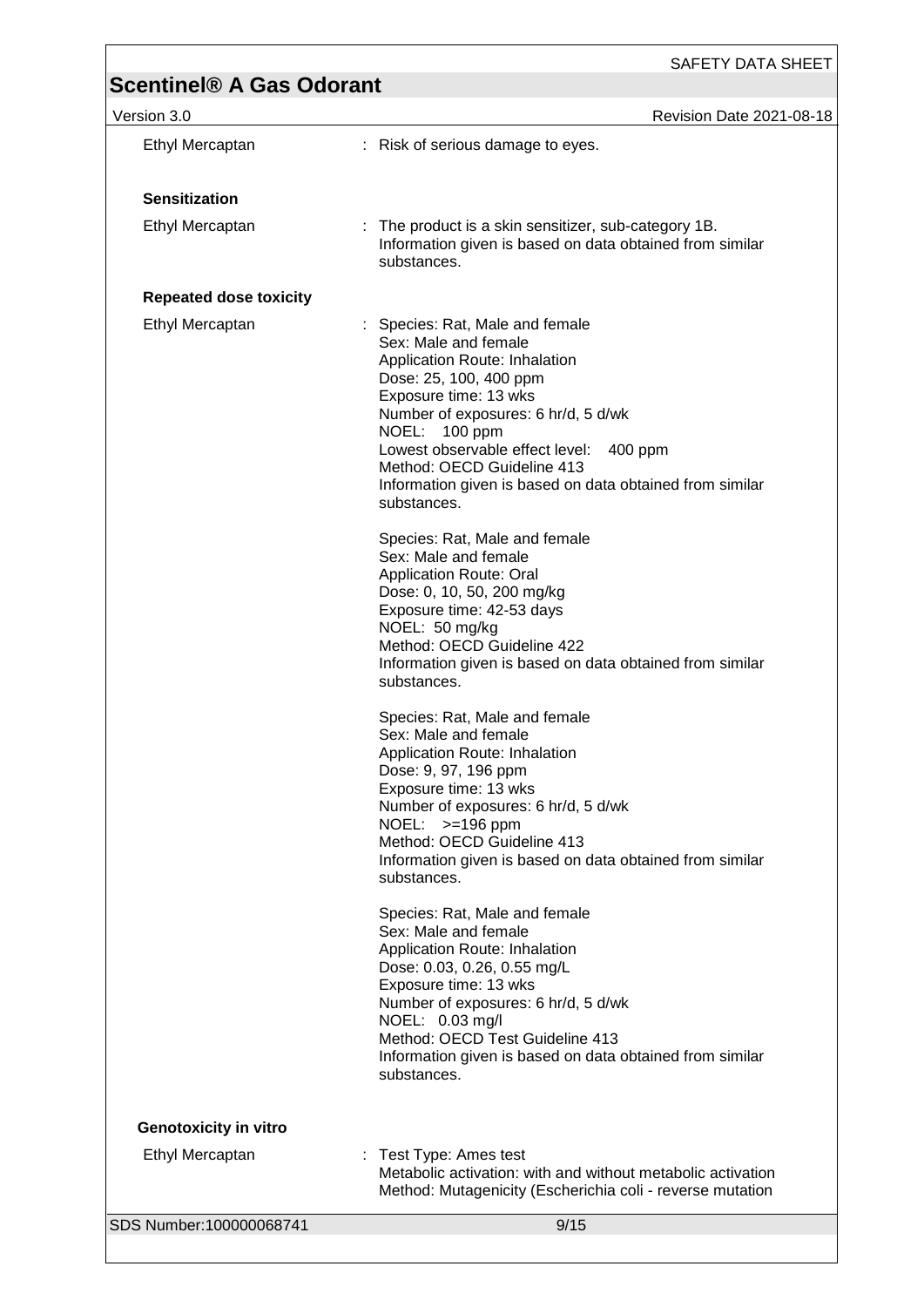#### SAFETY DATA SHEET

## **Scentinel® A Gas Odorant**  Version 3.0 Revision Date 2021-08-18 assay) Result: negative Test Type: Mouse lymphoma assay Method: OECD Guideline 476 Result: Ambiguous Test Type: Sister Chromatid Exchange Assay Metabolic activation: with and without metabolic activation Result: positive **Genotoxicity in vivo** Ethyl Mercaptan : Test Type: Micronucleus test Species: Mouse Method: Mutagenicity (micronucleus test) Result: negative **Reproductive toxicity** Ethyl Mercaptan : Species: Rat Sex: male and female Application Route: Oral diet Dose: 0, 10, 50, 200 mg/kg Exposure time: 42-53 days Number of exposures: once daily Method: OECD Guideline 422 NOAEL Parent: 200 mg/kg NOAEL F1: 50 mg/kg Information given is based on data obtained from similar substances. **Developmental Toxicity** Ethyl Mercaptan : Species: Rat Application Route: Inhalation Dose: 0, 0.037, 0.28, or 0.56 mg/L Number of exposures: 6 hrs/d Test period: GD 6-19 Method: OECD Guideline 414 NOAEL Teratogenicity: > 0.56 mg/l Information given is based on data obtained from similar substances.

Species: Rat Application Route: Inhalation Dose: 0, 10, 100, 200 ppm Number of exposures: 6 hrs/d Test period: GD 6-19 Method: OECD Guideline 414 NOAEL Teratogenicity: > 200 ppm NOAEL Maternal: > 200 ppm Information given is based on data obtained from similar substances.

### **Aspiration toxicity**

SDS Number:100000068741 10/15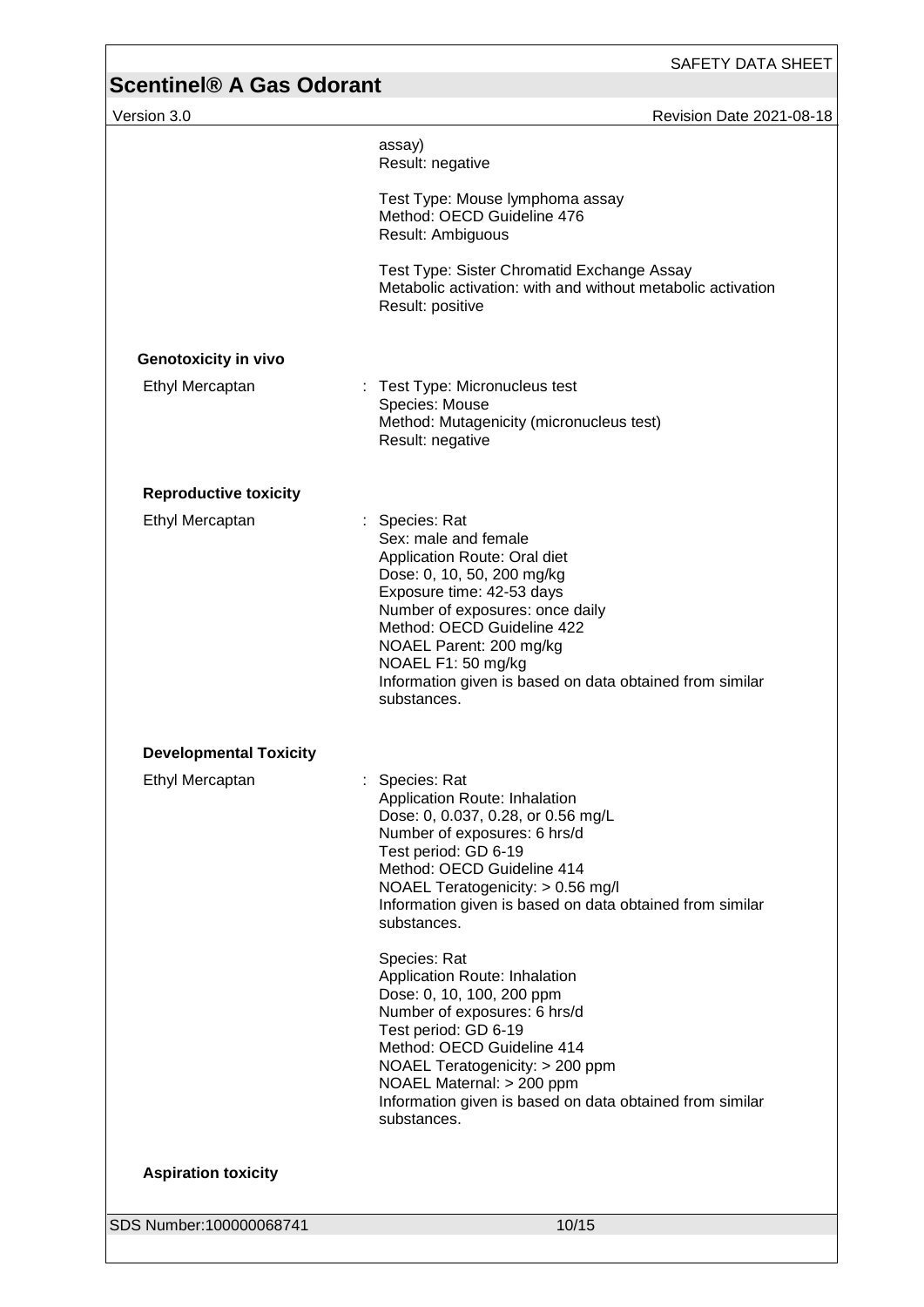|                                                        | <b>SAFETY DATA SHEET</b>                                                                                                                                                                                                                             |
|--------------------------------------------------------|------------------------------------------------------------------------------------------------------------------------------------------------------------------------------------------------------------------------------------------------------|
| <b>Scentinel® A Gas Odorant</b>                        |                                                                                                                                                                                                                                                      |
| Version 3.0                                            | Revision Date 2021-08-18<br>: May be harmful if swallowed and enters airways.                                                                                                                                                                        |
| Ethyl Mercaptan                                        |                                                                                                                                                                                                                                                      |
| <b>CMR</b> effects<br>Ethyl Mercaptan                  | : Carcinogenicity: Not available<br>Mutagenicity: Not mutagenic in Ames Test.<br>Teratogenicity: Animal testing did not show any effects on<br>fetal development.<br>Reproductive toxicity: Animal testing did not show any effects<br>on fertility. |
| Scentinel® A Gas Odorant<br><b>Further information</b> | : Solvents may degrease the skin. Inhalation of high vapor<br>concentrations may cause symptoms like headache,<br>dizziness, tiredness, nausea and vomiting.                                                                                         |
| <b>SECTION 12: Ecological information</b>              |                                                                                                                                                                                                                                                      |
|                                                        |                                                                                                                                                                                                                                                      |
| <b>Toxicity to fish</b>                                |                                                                                                                                                                                                                                                      |
| Ethyl Mercaptan                                        | : $2.4 \text{ mg/l}$<br>Exposure time: 96 h<br>Species: Oncorhynchus mykiss (rainbow trout)<br>Method: OECD Test Guideline 203                                                                                                                       |
| Toxicity to daphnia and other aquatic invertebrates    |                                                                                                                                                                                                                                                      |
| Ethyl Mercaptan                                        | : EC50: < 0.1 mg/l<br>Exposure time: 48 h<br>Species: Daphnia magna (Water flea)<br>static test Method: OECD Test Guideline 202                                                                                                                      |
| <b>Toxicity to algae</b>                               |                                                                                                                                                                                                                                                      |
| Ethyl Mercaptan                                        | : EC50: 3 mg/l<br>Exposure time: 72 h<br>Species: Pseudokirchneriella subcapitata (green algae)<br>Method: OECD Test Guideline 201                                                                                                                   |
| <b>M-Factor</b><br>ethanethiol                         |                                                                                                                                                                                                                                                      |
|                                                        | M-Factor (Acute Aquat. Tox.)<br>10                                                                                                                                                                                                                   |
|                                                        | M-Factor (Chron. Aquat. Tox.)<br>10                                                                                                                                                                                                                  |
| Biodegradability                                       |                                                                                                                                                                                                                                                      |
| Ethyl Mercaptan                                        | : aerobic<br>Result: Not readily biodegradable.<br>0%<br>Testing period: 29 d<br>Method: OECD Test Guideline 301F                                                                                                                                    |
| SDS Number:100000068741                                | 11/15                                                                                                                                                                                                                                                |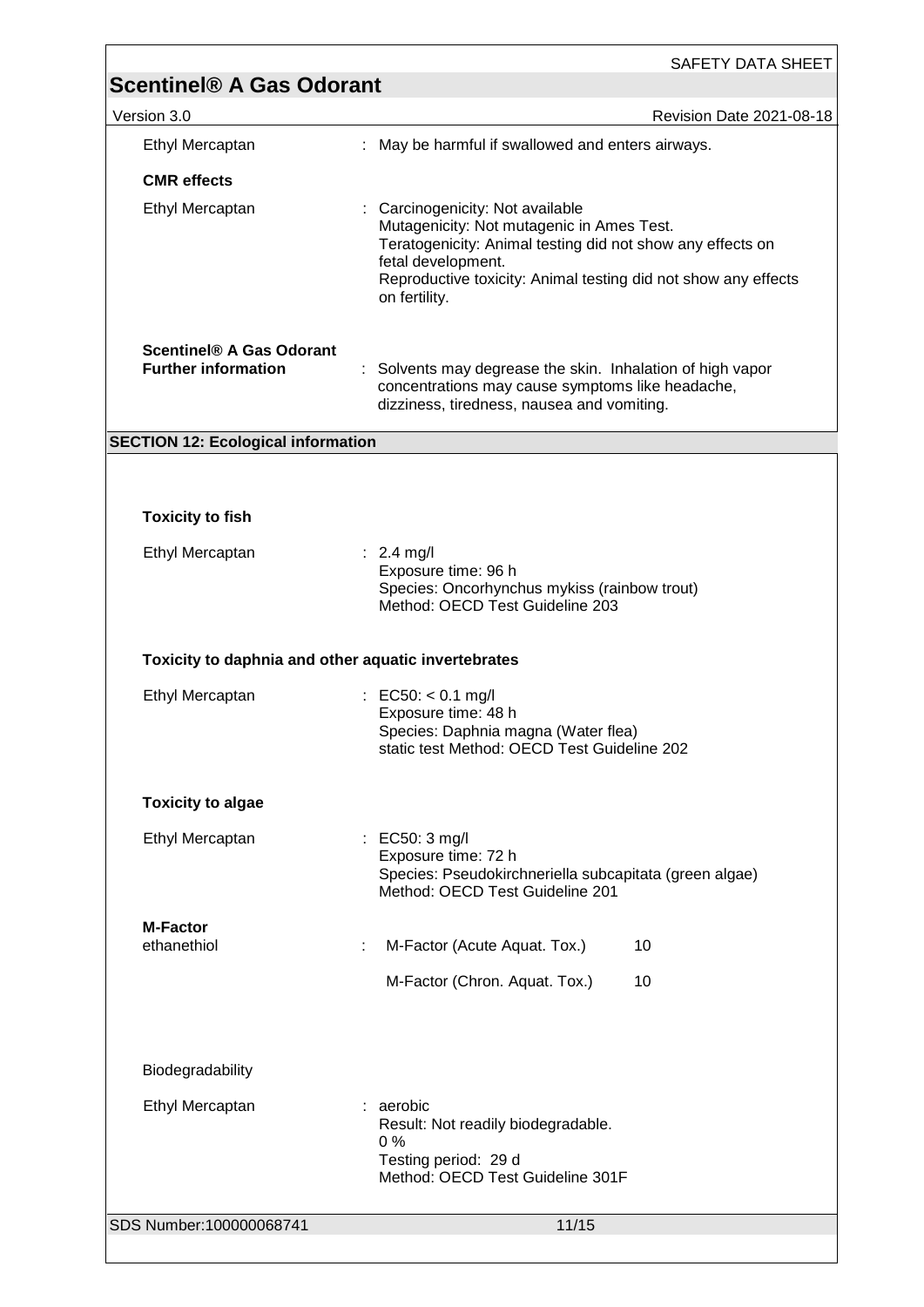|                                                                         | SAFETY DATA SHEET                                                                                                                                                                                                                                                                                                                                                                                                                                                                                   |  |  |  |  |
|-------------------------------------------------------------------------|-----------------------------------------------------------------------------------------------------------------------------------------------------------------------------------------------------------------------------------------------------------------------------------------------------------------------------------------------------------------------------------------------------------------------------------------------------------------------------------------------------|--|--|--|--|
| <b>Scentinel® A Gas Odorant</b>                                         |                                                                                                                                                                                                                                                                                                                                                                                                                                                                                                     |  |  |  |  |
| Version 3.0                                                             | Revision Date 2021-08-18                                                                                                                                                                                                                                                                                                                                                                                                                                                                            |  |  |  |  |
| Elimination information (persistence and degradability)                 |                                                                                                                                                                                                                                                                                                                                                                                                                                                                                                     |  |  |  |  |
| Bioaccumulation                                                         | : This material is not expected to bioaccumulate.                                                                                                                                                                                                                                                                                                                                                                                                                                                   |  |  |  |  |
| Mobility                                                                |                                                                                                                                                                                                                                                                                                                                                                                                                                                                                                     |  |  |  |  |
| Ethyl Mercaptan                                                         | : The product will be dispersed amongst the various<br>environmental compartments (soil/water/air).                                                                                                                                                                                                                                                                                                                                                                                                 |  |  |  |  |
| <b>Results of PBT assessment</b><br>Ethyl Mercaptan                     | Non-classified PBT substance, Non-classified vPvB substance                                                                                                                                                                                                                                                                                                                                                                                                                                         |  |  |  |  |
| Additional ecological<br>information<br><b>Ecotoxicology Assessment</b> | : Very toxic to aquatic life with long lasting effects.                                                                                                                                                                                                                                                                                                                                                                                                                                             |  |  |  |  |
| Short-term (acute) aquatic hazard<br>Ethyl Mercaptan                    | : Very toxic to aquatic life.                                                                                                                                                                                                                                                                                                                                                                                                                                                                       |  |  |  |  |
| Long-term (chronic) aquatic hazard<br>Ethyl Mercaptan                   | : Very toxic to aquatic life with long lasting effects.                                                                                                                                                                                                                                                                                                                                                                                                                                             |  |  |  |  |
| <b>SECTION 13: Disposal considerations</b>                              |                                                                                                                                                                                                                                                                                                                                                                                                                                                                                                     |  |  |  |  |
|                                                                         |                                                                                                                                                                                                                                                                                                                                                                                                                                                                                                     |  |  |  |  |
|                                                                         | The information in this SDS pertains only to the product as shipped.                                                                                                                                                                                                                                                                                                                                                                                                                                |  |  |  |  |
| disposal facility.                                                      | Use material for its intended purpose or recycle if possible. This material, if it must be discarded,<br>may meet the criteria of a hazardous waste as defined by US EPA under RCRA (40 CFR 261) or<br>other State and local regulations. Measurement of certain physical properties and analysis for<br>regulated components may be necessary to make a correct determination. If this material is<br>classified as a hazardous waste, federal law requires disposal at a licensed hazardous waste |  |  |  |  |
| Product                                                                 | : The product should not be allowed to enter drains, water<br>courses or the soil. Do not contaminate ponds, waterways or<br>ditches with chemical or used container. Send to a licensed<br>waste management company.                                                                                                                                                                                                                                                                               |  |  |  |  |
| Contaminated packaging                                                  | Empty remaining contents. Dispose of as unused product.<br>Do not re-use empty containers. Do not burn, or use a cutting<br>torch on, the empty drum.                                                                                                                                                                                                                                                                                                                                               |  |  |  |  |
| <b>SECTION 14: Transport information</b>                                |                                                                                                                                                                                                                                                                                                                                                                                                                                                                                                     |  |  |  |  |
|                                                                         | The shipping descriptions shown here are for bulk shipments only, and may not apply to<br>shipments in non-bulk packages (see regulatory definition).                                                                                                                                                                                                                                                                                                                                               |  |  |  |  |
| bill of lading.                                                         | Consult the appropriate domestic or international mode-specific and quantity-specific Dangerous<br>Goods Regulations for additional shipping description requirements (e.g., technical name or names,<br>etc.) Therefore, the information shown here, may not always agree with the bill of lading shipping<br>description for the material. Flashpoints for the material may vary slightly between the SDS and the                                                                                 |  |  |  |  |
| SDS Number:100000068741                                                 | 12/15                                                                                                                                                                                                                                                                                                                                                                                                                                                                                               |  |  |  |  |

<u> 1989 - Johann Barn, mars et al. (b. 1989)</u>

 $\overline{1}$ 

 $\overline{\phantom{a}}$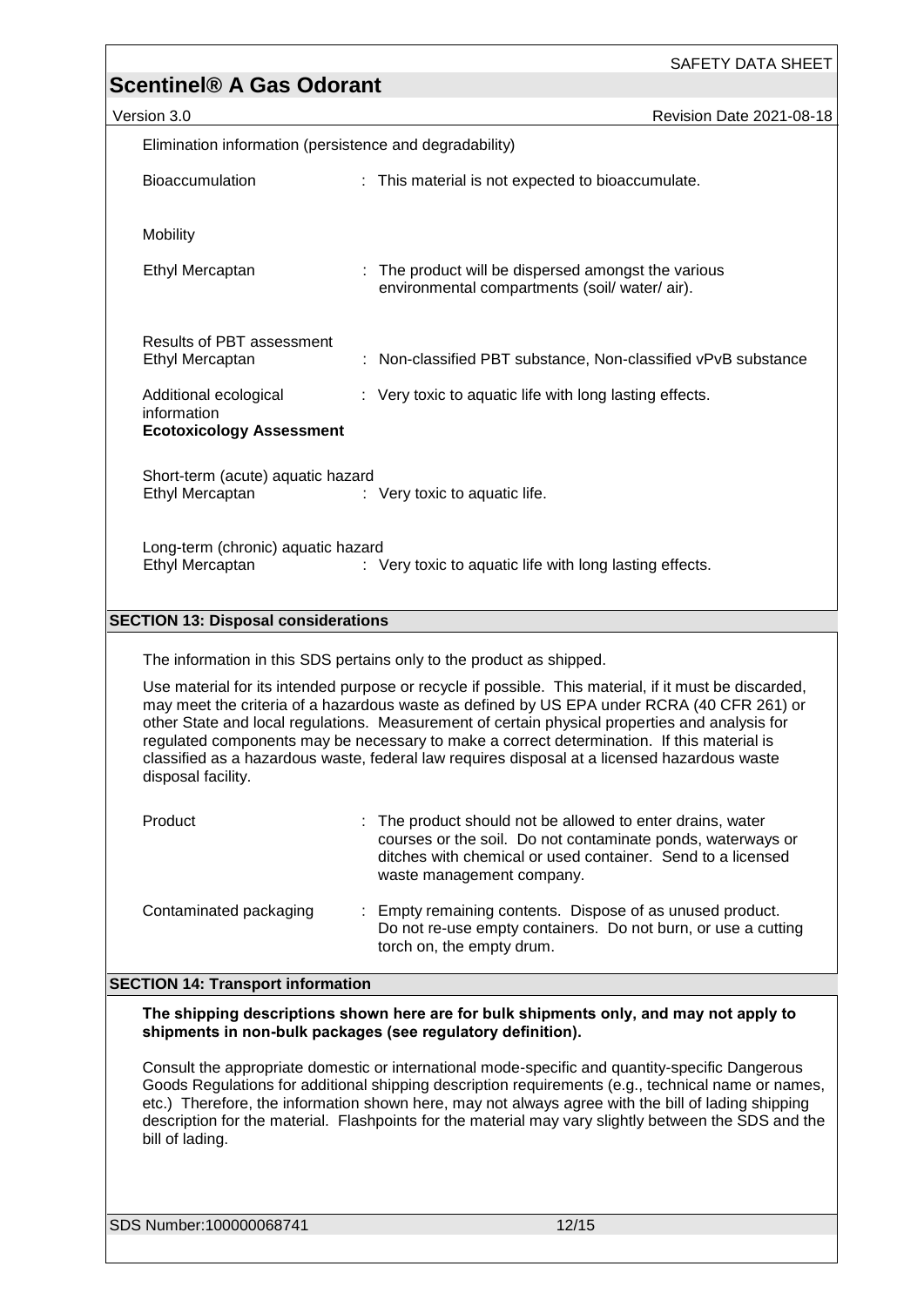SAFETY DATA SHEET

# **Scentinel® A Gas Odorant**  Version 3.0 Revision Date 2021-08-18 SDS Number:100000068741 13/15 **US DOT (UNITED STATES DEPARTMENT OF TRANSPORTATION)** UN2363, ETHYL MERCAPTAN, 3, I, MARINE POLLUTANT, (ETHYL MERCAPTAN) **IMO / IMDG (INTERNATIONAL MARITIME DANGEROUS GOODS)** UN2363, ETHYL MERCAPTAN, 3, I, (-48°C), MARINE POLLUTANT, (ETHYL MERCAPTAN) **IATA (INTERNATIONAL AIR TRANSPORT ASSOCIATION)** UN2363, ETHYL MERCAPTAN, 3, I **ADR (AGREEMENT ON DANGEROUS GOODS BY ROAD (EUROPE))** UN2363, ETHYL MERCAPTAN, 3, I, (D/E), ENVIRONMENTALLY HAZARDOUS, (ETHYL MERCAPTAN) **RID (REGULATIONS CONCERNING THE INTERNATIONAL TRANSPORT OF DANGEROUS GOODS (EUROPE))** UN2363, ETHYL MERCAPTAN, 3, I, ENVIRONMENTALLY HAZARDOUS, (ETHYL MERCAPTAN) **ADN (EUROPEAN AGREEMENT CONCERNING THE INTERNATIONAL CARRIAGE OF DANGEROUS GOODS BY INLAND WATERWAYS)** UN2363, ETHYL MERCAPTAN, 3, I, ENVIRONMENTALLY HAZARDOUS, (ETHYL MERCAPTAN) **Maritime transport in bulk according to IMO instruments SECTION 15: Regulatory information** Classification and Labeling of Commonly Used Dangerous Chemical Substances : Primary label: Combustible Liquid. **Notification status** Europe REACH : This product is in full compliance according to REACH regulation 1907/2006/EC. Switzerland CH INV : On the inventory, or in compliance with the inventory United States of America (USA) **TSCA** : On or in compliance with the active portion of the TSCA inventory Canada DSL **Canadian** : All components of this product are on the Canadian DSL Australia AICS : On the inventory, or in compliance with the inventory<br>New Zealand NZIoC : On the inventory, or in compliance with the inventory New Zealand NZIoC : On the inventory, or in compliance with the inventory<br>Japan ENCS : On the inventory, or in compliance with the inventory Japan ENCS : On the inventory, or in compliance with the inventory<br>Korea KECI : All substances in this product were registered, notified : All substances in this product were registered, notified to be registered, or exempted from registration by CPChem through an Only Representative according to K-REACH regulations. Importation of this product is permitted if the Korean Importer of Record was included on CPChem's notifications or if the Importer of Record themselves notified the substances.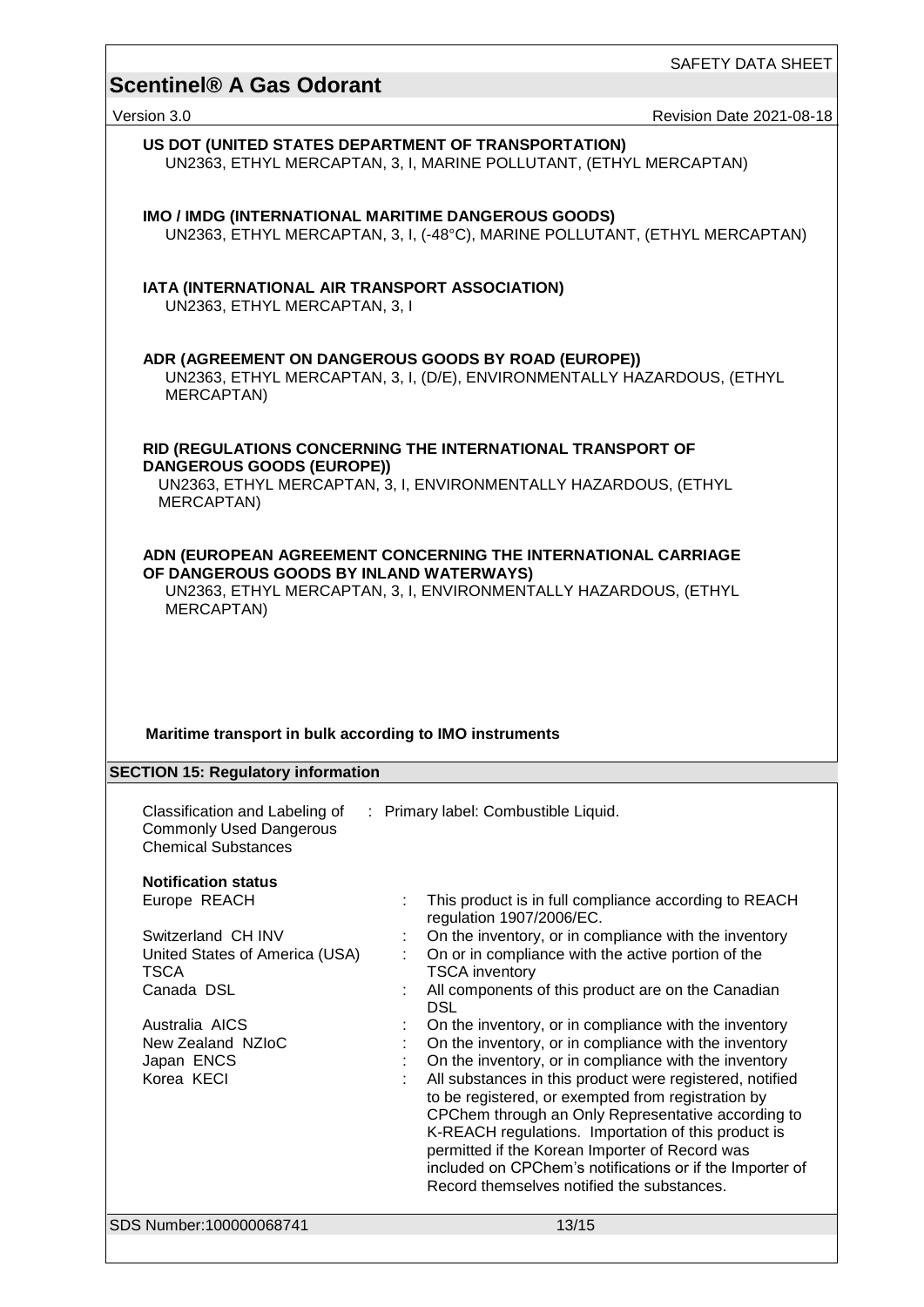|                                                                             |       | SAFETY DATA SHEET                                                                                                                                                                                                                        |
|-----------------------------------------------------------------------------|-------|------------------------------------------------------------------------------------------------------------------------------------------------------------------------------------------------------------------------------------------|
| <b>Scentinel® A Gas Odorant</b>                                             |       |                                                                                                                                                                                                                                          |
| Version 3.0                                                                 |       | <b>Revision Date 2021-08-18</b>                                                                                                                                                                                                          |
| Philippines PICCS<br>China IECSC<br>Taiwan TCSI<br><b>Other regulations</b> |       | On the inventory, or in compliance with the inventory<br>On the inventory, or in compliance with the inventory<br>On the inventory, or in compliance with the inventory<br>Law on the Prevention and Control of Occupational<br>Diseases |
| <b>SECTION 16: Other information</b>                                        |       |                                                                                                                                                                                                                                          |
| <b>Further information</b><br>Legacy SDS Number                             | 25580 |                                                                                                                                                                                                                                          |

Significant changes since the last version are highlighted in the margin. This version replaces all previous versions.

The information in this SDS pertains only to the product as shipped.

The information provided in this Safety Data Sheet is correct to the best of our knowledge, information and belief at the date of its publication. The information given is designed only as a guidance for safe handling, use, processing, storage, transportation, disposal and release and is not to be considered a warranty or quality specification. The information relates only to the specific material designated and may not be valid for such material used in combination with any other materials or in any process, unless specified in the text.

| <b>ACGIH</b>      | Key or legend to abbreviations and acronyms used in the safety data sheet<br>American Conference of | LD50         | Lethal Dose 50%                              |
|-------------------|-----------------------------------------------------------------------------------------------------|--------------|----------------------------------------------|
|                   | Government Industrial Hygienists                                                                    |              |                                              |
| <b>AICS</b>       | Australia, Inventory of Chemical                                                                    | <b>LOAEL</b> | Lowest Observed Adverse Effect               |
|                   | <b>Substances</b>                                                                                   |              | Level                                        |
| <b>DSL</b>        | Canada, Domestic Substances                                                                         | <b>NFPA</b>  | National Fire Protection Agency              |
|                   | List                                                                                                |              |                                              |
| <b>NDSL</b>       | Canada, Non-Domestic                                                                                | <b>NIOSH</b> | National Institute for Occupational          |
|                   | Substances List                                                                                     |              | Safety & Health                              |
| <b>CNS</b><br>CAS | Central Nervous System                                                                              | <b>NTP</b>   | National Toxicology Program                  |
|                   | <b>Chemical Abstract Service</b>                                                                    | <b>NZIoC</b> | New Zealand Inventory of<br>Chemicals        |
| <b>EC50</b>       | <b>Effective Concentration</b>                                                                      | <b>NOAEL</b> | No Observable Adverse Effect                 |
|                   |                                                                                                     |              | Level                                        |
| <b>EC50</b>       | <b>Effective Concentration 50%</b>                                                                  | <b>NOEC</b>  | No Observed Effect Concentration             |
| <b>EGEST</b>      | <b>EOSCA Generic Exposure</b>                                                                       | <b>OSHA</b>  | Occupational Safety & Health                 |
|                   | Scenario Tool                                                                                       |              | Administration                               |
| <b>EOSCA</b>      | <b>European Oilfield Specialty</b>                                                                  | PEL          | Permissible Exposure Limit                   |
|                   | <b>Chemicals Association</b>                                                                        |              |                                              |
| <b>EINECS</b>     | European Inventory of Existing                                                                      | <b>PICCS</b> | Philippines Inventory of                     |
|                   | <b>Chemical Substances</b>                                                                          |              | <b>Commercial Chemical Substances</b>        |
| <b>MAK</b>        | Germany Maximum Concentration                                                                       | <b>PRNT</b>  | <b>Presumed Not Toxic</b>                    |
|                   | Values                                                                                              |              |                                              |
| <b>GHS</b>        | <b>Globally Harmonized System</b>                                                                   | <b>RCRA</b>  | <b>Resource Conservation Recovery</b><br>Act |
| $>=$              | Greater Than or Equal To                                                                            | <b>STEL</b>  | Short-term Exposure Limit                    |
| <b>IC50</b>       | Inhibition Concentration 50%                                                                        | <b>SARA</b>  | Superfund Amendments and                     |
|                   |                                                                                                     |              | Reauthorization Act.                         |
| <b>IARC</b>       | International Agency for Research                                                                   | <b>TLV</b>   | <b>Threshold Limit Value</b>                 |
|                   | on Cancer                                                                                           |              |                                              |
| <b>IECSC</b>      | <b>Inventory of Existing Chemical</b>                                                               | <b>TWA</b>   | Time Weighted Average                        |
|                   | Substances in China                                                                                 |              |                                              |
| <b>ENCS</b>       | Japan, Inventory of Existing and                                                                    | <b>TSCA</b>  | <b>Toxic Substance Control Act</b>           |
|                   | <b>New Chemical Substances</b>                                                                      |              |                                              |
| <b>KECI</b>       | Korea, Existing Chemical                                                                            | <b>UVCB</b>  | Unknown or Variable Composition,             |
|                   | Inventory                                                                                           |              | Complex Reaction Products, and               |